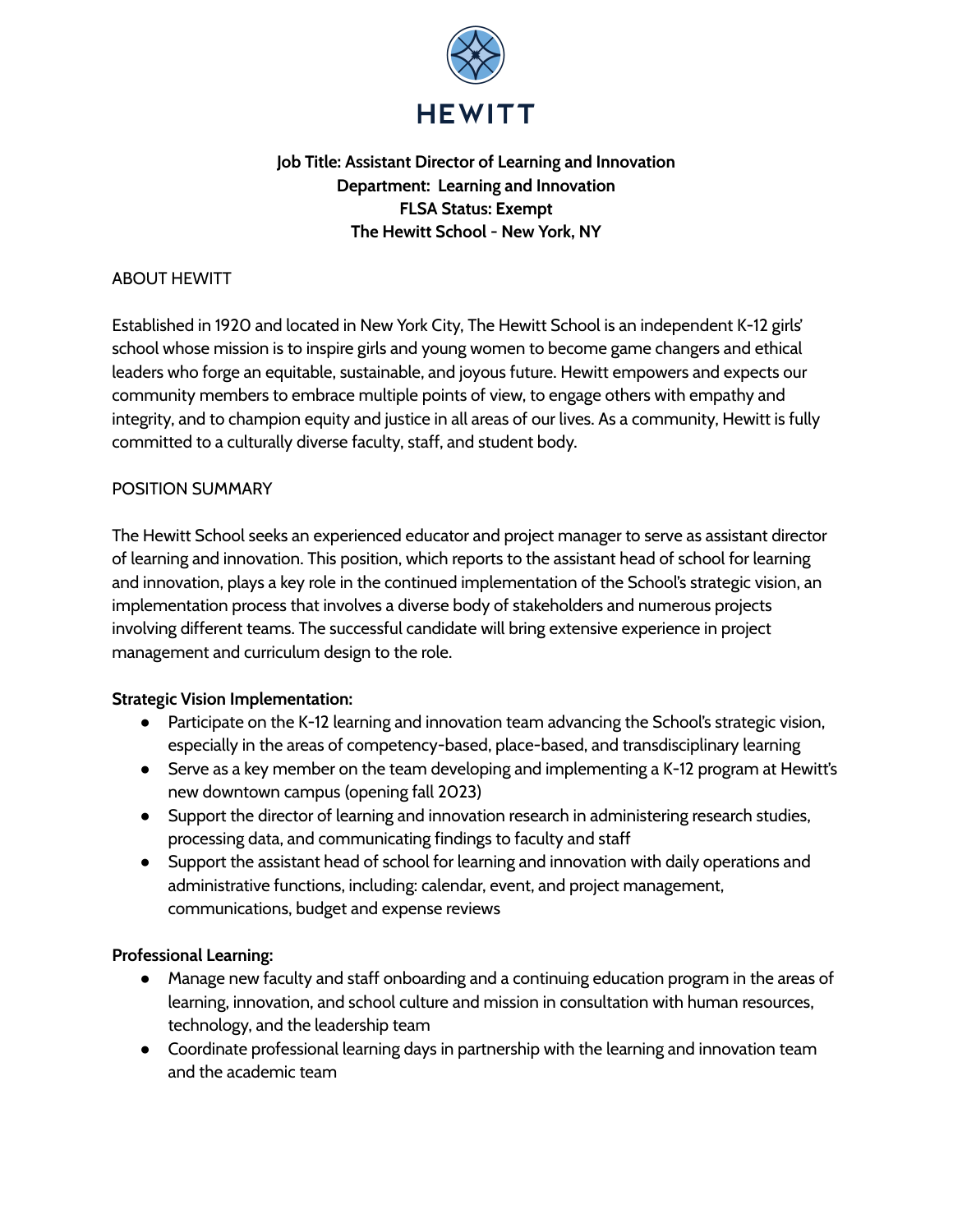● Support the development of an online professional learning program as well as the faculty and staff feedback and evaluation process in Folio

## **Communications:**

- Create written and video content, in partnership with the communications office, to tell the story of learning and innovation at Hewitt
- Serve as the liaison between the learning and innovation office and the communications and admissions teams on parent education, website content, and event planning

## QUALIFICATIONS REQUIRED

- Demonstrated commitment to anti-bias education and social justice
- Bachelor's degree
- Proven experience managing large-scale initiatives and workflows across a variety of teams that have led to positive impact on an entire organization or program
- Expertise with project management and productivity tools and platforms to ensure efficient project management
- Ability to handle multiple priorities simultaneously, and excellent organizational, technological, and follow-up skills
- Experience in teaching, curriculum design, educational technology, or education policy
- High intrinsic motivation and capacity for work, strong interpersonal skills, discretion, flexibility, proactivity, ability to set priorities, and sterling independent judgment
- Ability to work independently as well as in a team environment
- Expertise (i.e. full competency and extensive experience) with Google Suite (Gmail, Google Docs, Google Sheets, Google Slides)

#### QUALIFICATIONS DESIRED

- Master's degree in education or other relevant area
- Cultural competency skills
- Proficient with Mac platforms; comfortable with technology or demonstrated ability to learn quickly
- Proven dedication to professional growth and purpose-driven practice
- Professional practice and ability to model contemplation as part of intellectual exploration

TO APPLY: Please submit a resumé, cover letter, and examples of previous relevant work to employment@hewittschool.org. Cover letters should reflect a careful reading of The Hewitt School's website, including the School's academic philosophy. **Please reference the job title in the subject line of your email.** No phone calls, please. Recruitment will remain open until the position is filled; applicants should apply as soon as possible for consideration.